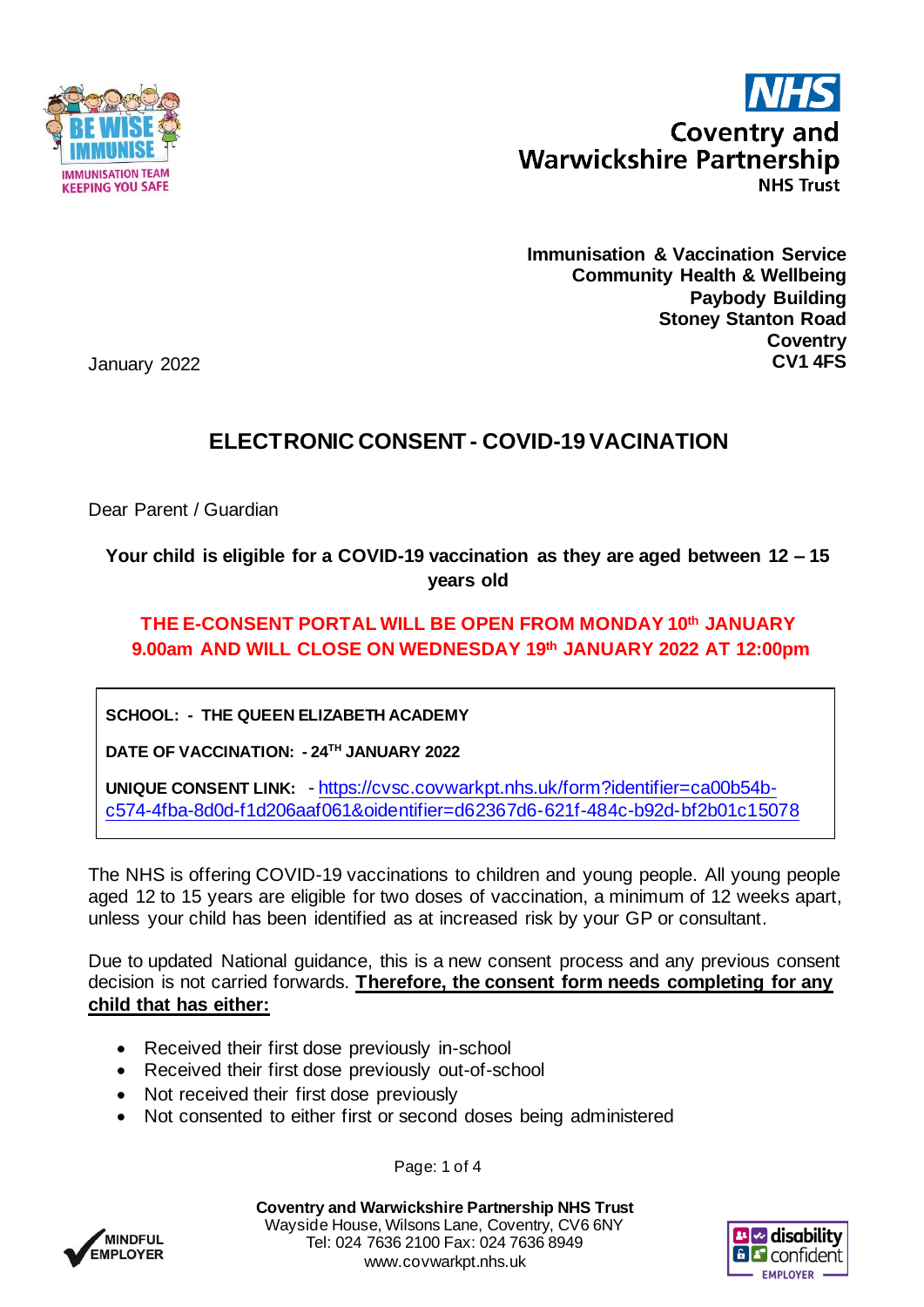Some young people at increased risk from infection will need 2 doses of the vaccine 8 weeks apart. Your specialist or GP will have notified you if this is applicable to your child.

Since the first round of visits for first doses, the National guidance has been updated to state that healthy 12-15 year-olds are not able to receive the vaccination within 12 weeks of a positive Covid-19 test result. Any young children identified at increased risk of Covid-19 will be able to receive their vaccination a minimum of 4 weeks after a positive test result. If you are unsure if your child is deemed high risk, please speak to your GP.

The link above will give you access to:

- Information about the coronavirus vaccine
- An electronic consent form for the FIRST and/or SECOND dose
- Information on who can consent
- Data sharing information

#### **PLEASE READ ALL OF THE INFORMATION ON THE LINKS BEFORE MOVING TO THE CONSENT DECLARATION LINK. BY SELECTING "CONTINUE" YOU WILL BE GUIDED TO THE ELECTRONIC CONSENT FORM.**

Once you click 'Submit' **you will receive a unique submission number to confirm your e-consent form has been received**. Please make a note of this number before closing your internet browser in case you have a query.

Please note, if you have more than 1 child at the school you will need to **complete a**  separate form for each child by clicking on the link again.

If you decide you **do not** want your child vaccinated against Coronavirus, please indicate this on the electronic consent form, giving the reason. The 'do not consent' declaration is on the final page of the form, and so you will need to complete the form in full.

# **THE ABOVE LINK FOR YOUR SCHOOL WILL CLOSE ON: WEDNESDAY 19th JANUARY 2022 at 12:00pm**

If you change your mind change about consent after submitting a form, please DO NOT complete another form as this results in duplicates and can delay vaccination due to mismatching of information. We ask that you instead email the covid immunisation team (email address below) with the following:

- Your child's full name / Your child's Date Of Birth / Your child's school.
- Consent decision/status that is already submitted and the reason for change

As your child may become eligible before the School Aged Immunisation Service is able to return to their school, you may also wish to access the alternative offer of vaccination by having this at a out-of school setting. Any child who turns 12 after the vaccination visit takes place, or any child that is unable to be vaccinated for any reason during the in-school visit would be encouraged to take up this offer when they are eligible.

The overview of these out-of-school vaccination clinics offered by our service are provided on the following page, with the web links for booking into these clinics provided.

Page: 2 of 4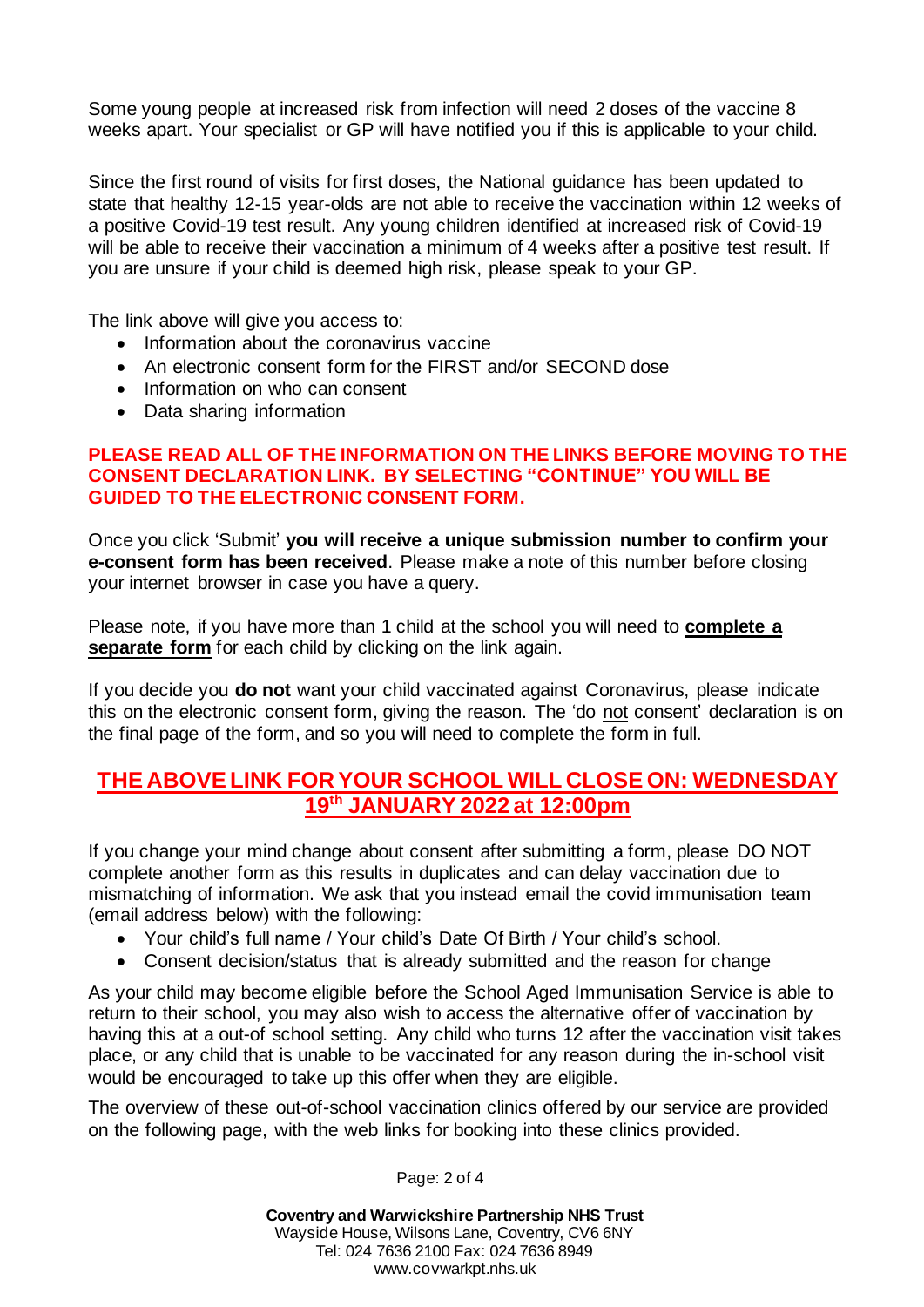Page: 3 of 4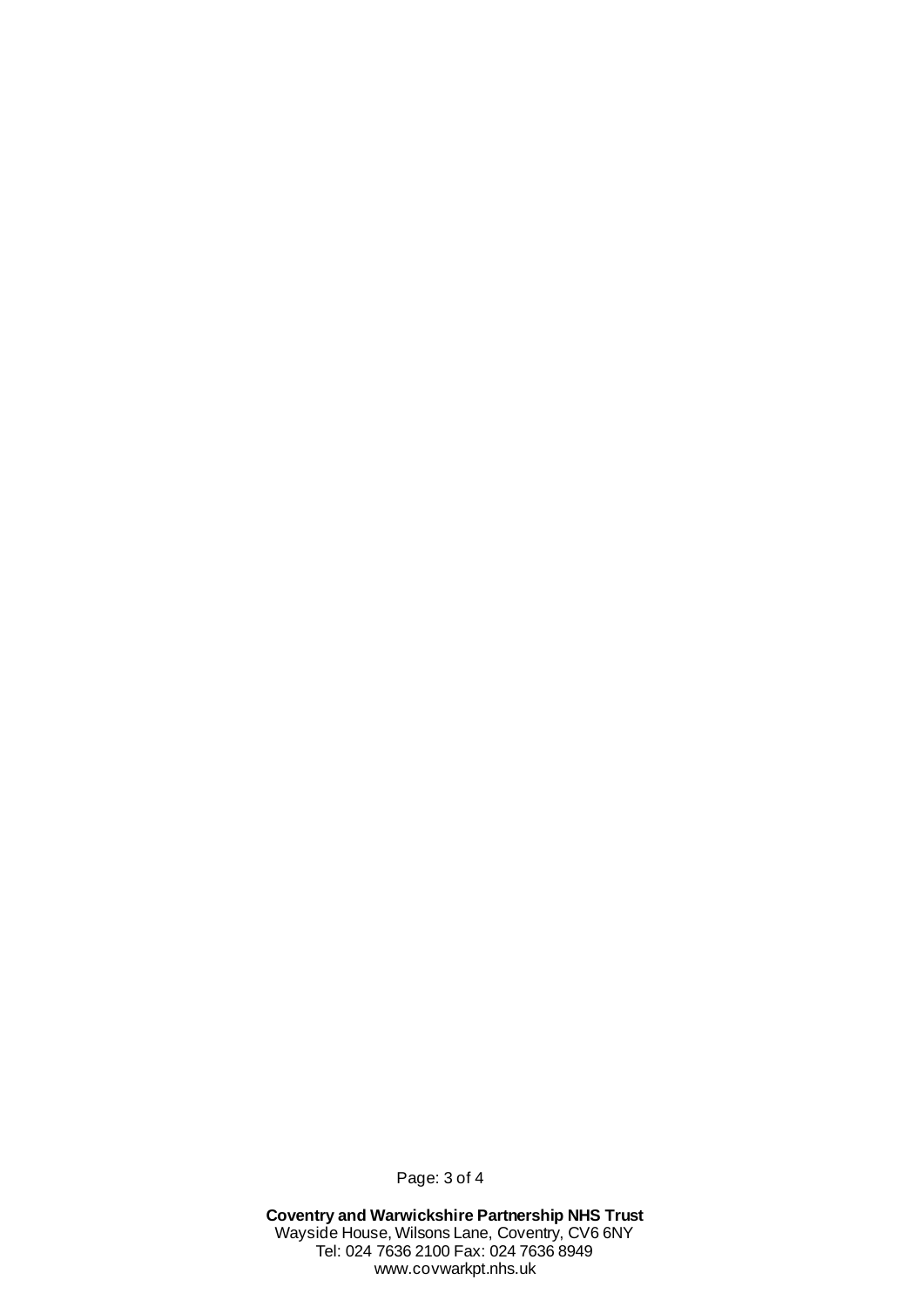| <b>Northgate House - Warwick</b>               |                                                               |                                                     |  |  |
|------------------------------------------------|---------------------------------------------------------------|-----------------------------------------------------|--|--|
| Saturdays &<br>Sundays                         | Cape Rd, Northgate<br>South Side, Warwick,<br><b>CV34 4JH</b> | First Appointment: 10:00<br>Last Appointment: 15:55 |  |  |
| https://www.swiftqueue.co.uk - Northgate House |                                                               |                                                     |  |  |

| <b>Coventry Central Library</b>                         |                                     |                                                       |  |  |
|---------------------------------------------------------|-------------------------------------|-------------------------------------------------------|--|--|
| Wednesday &<br>Saturdays                                | Smithford Way,<br>Coventry, CV1 1FY | Wednesday: 15:30 to 17:55<br>Saturday: 10:00 to 15:55 |  |  |
| https://www.swiftqueue.co.uk - Coventry Central Library |                                     |                                                       |  |  |

| <b>Hospital of St. Cross, Rugby</b>                        |                                           |                                                                |  |  |
|------------------------------------------------------------|-------------------------------------------|----------------------------------------------------------------|--|--|
| Mondays,<br>Tuesdays,<br>Saturdays and<br>Sundays          | Willow Unit, Barby Rd,<br>Rugby, CV22 5PX | Weekends: 10:00 to 15:55<br>Monday and Tuesday: 15:30 to 19:25 |  |  |
| <b>Online Appointment Healthcare Platform   Swiftqueue</b> |                                           |                                                                |  |  |

| <b>Bedworth Civic Hall</b>                |                                                |                                                      |  |  |
|-------------------------------------------|------------------------------------------------|------------------------------------------------------|--|--|
| Daily                                     | Civic Hall, High Street,<br>Bedworth, CV12 8NF | Weekdays: 16:00 to 19:30<br>Weekends: 08:30 to 19:30 |  |  |
| National Booking - Covid Vaccination Link |                                                |                                                      |  |  |

Page: 4 of 4